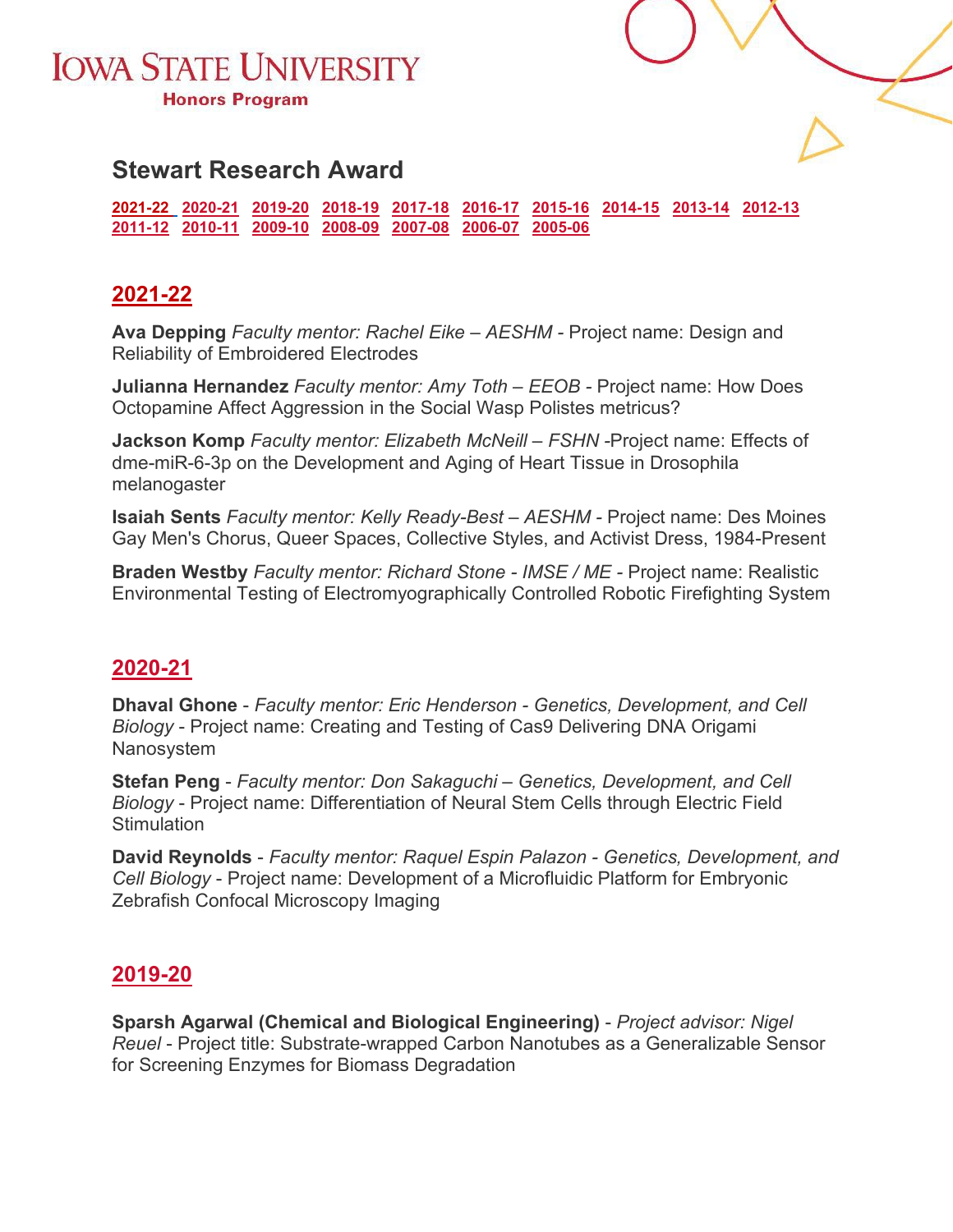#### **Honors Program**

**Holly Appleton (Food Science and Human Nutrition)** - *Project advisor: Melha Mellata* - Project title: High Voltage Atmospheric Cold Plasma Degradation of Pathogenic Fungal Spores and Derivative Toxins

**Stephanie Bias (Apparel, Events, and Hospitality Management)** - *Faculty advisor: Chin-Hsun Tsai* - Project title: Defining and Analyzing Attendee Motivation Factors for Vegan Festivals

**Kaela Gollob (Geological & Atmospheric Sciences)** - *Project advisor: Bill Simpkins* - Project title: Transport and Denitrification of Nitrate-N from a Losing Reach of the South Skunk River into an Alluvial Aquifer in Ames, Iowa

**Austin Hanus (Computer Engineering)** - *Project advisor: Benjamin Ahn* - Project title: Identify the Efficacy of CalcHub

**Laura Kurr (Biochemistry)** - *Faculty advisor: Jonathan Mochel* - Project title: A 3D In Vitro Model of Canine Inflammatory Bowel Disease for Accelerating Drug Safety and Efficacy Testing

**Zoey Mauck (Landscape Architecture)** - *Faculty mentor: Ben Shirtcliff* - Project name: The Case for Car-free Communities

**Macy Morrow (Kinesiology & Health)** - *Project advisor: James Lang* - Project title: Post-menopausal Differences in Response to Angiotensin II

**Sam Vande Loo (Mechanical Engineering)** - *Faculty mentor: Eulanda Sanders* - Cyber Sketch: Blurring the Lines between Physical and Digital Drawing Technologies

### <span id="page-1-0"></span>**2018-19**

**David Bis (Software Engineering)** - *Faculty mentor: Ellen McKinney* - Project name: Musical Instrument Performance Reactive Costume

**Jacqueline Ehrlich (Biochemistry)** - *Faculty mentor: Olga Zabotina* - Project name: Examining the functional role of microRNAs implicated in Hypermobile Ehlers-Danlos Syndrome in maintaining connective tissue morphology

**Bella Guyll (Mechanical Engineering)** - *Faculty mentor: Michael Perez* - Project name: Effectiveness of vaying media in the filtration of Imidacloprid from agricultural run-off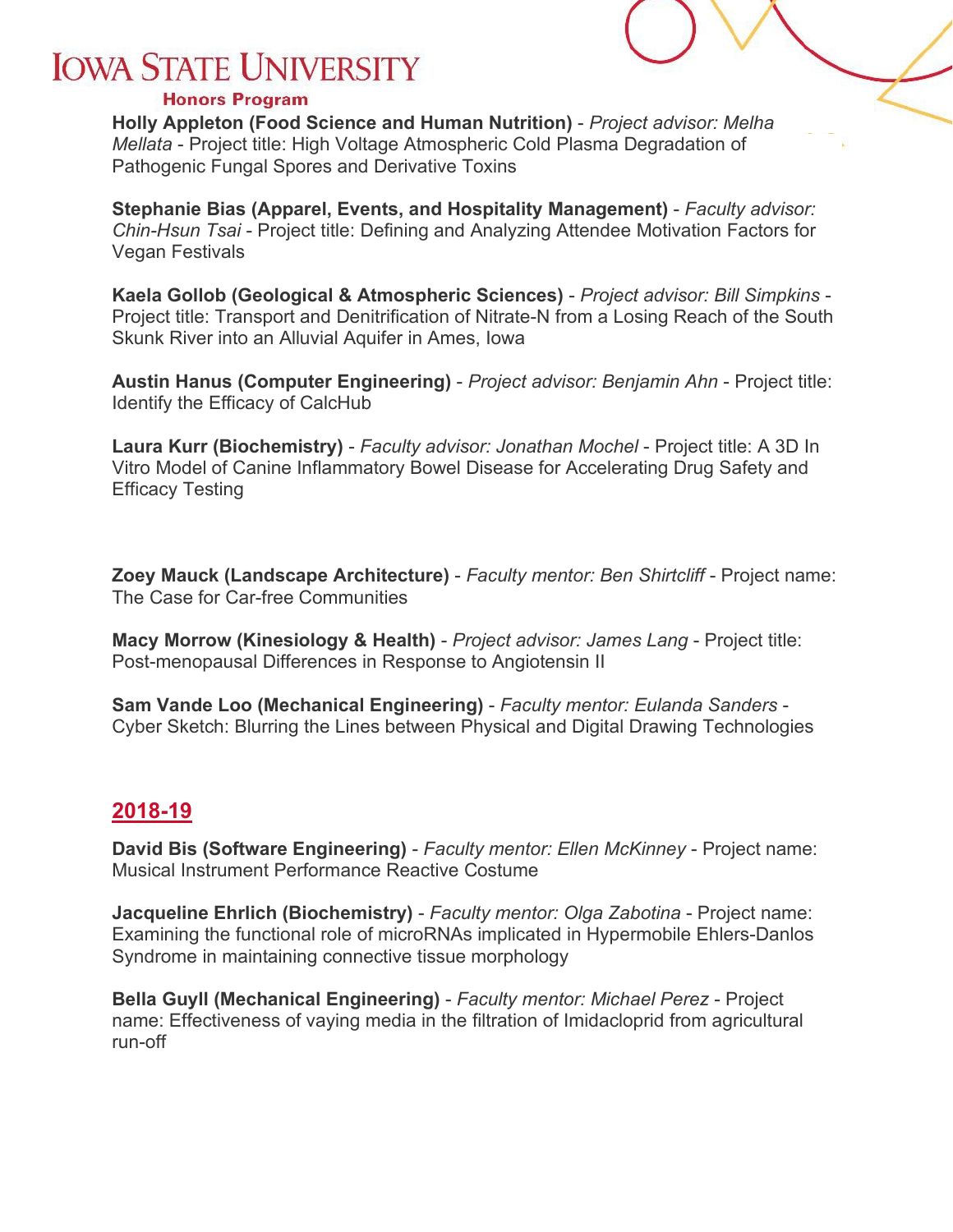#### **Honors Program**

**Ellen Meis (Biology and Environmental Science)** - *Faculty mentor: Josh Beck* - Project name: Optimizing the dCas9 Gene Regulation System for Malaria Parasite Research

**Laura Pesquera Colom (Biology)** - *Faculty mentor: Donald Sakaguchi* - Project name: Recovery of Adult Neural Progenitor Cells from Alginate Hydrogels

**Jessica Riojas (Environmental Science and Biology)** - *Faculty mentor: Amy Toth* - Project name: Mirror-Induced Behavior in Paper Wasps: Is an Insect Capable of Self-Recognition?

**Marissa Roghair (Genetics and Microbiology)** - *Faculty mentor: Donald Sakaguchi* - Project name: Investigation of cell-seeded biomaterial scaffolds as a novel cell transplantation platform using zebrafish as a model system

**Amy Stark (Genetics)** - *Faculty mentor: Donald Sakaguchi* - Project name: Assessment of XR1 glial cell line proliferation and viability in a three-dimensional gelatin scaffold microenvironment

## <span id="page-2-0"></span>**2017-18**

**Martin Asama (Chemical Engineering)** - *Faculty mentor: Dr. Loveland* - Project name: Coaxial Extrusion of Coated Frozen Desserts

**Kaitlin Brake (Graphic Design and Advertising)** - *Faculty mentor: Carrol Fabor* - Project name: 60 Seconds In

**Ian Dillon (Architecture)** - *Faculty mentor: Shelby Doyle* - Project name: Organ-O **Chair** 

**Paul Veach (BPMI)** - *Faculty mentor: Etsuro Uemura* - Project name: Testing the effectiveness of an interactive 3D dpg brain application in the veterinary neuroanatomy classroom

**Curt Waltmann (Materials Engineering)** - *Faculty mentor: Alex Travesset* - Project name: Pair Interactions of Hydrocarbon-capped Nanoparticles

<span id="page-2-1"></span>**Taylor Young (Kinesiology and Health)** - *Faculty mentor: Jason Gillette* - Project name: Effects of Loaded Squat Stance on Knee Kinematics and Kinetics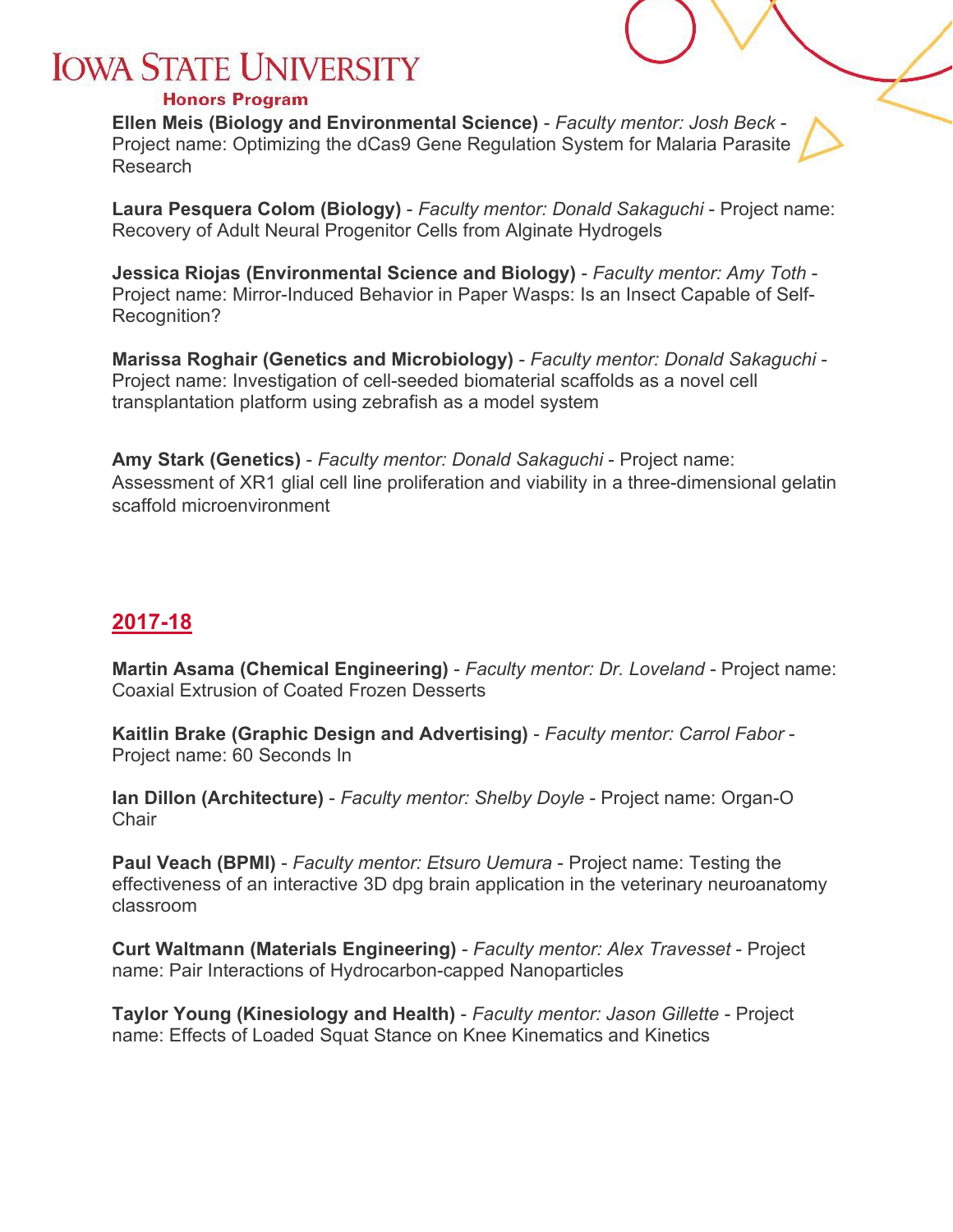## **IOWA STATE UNIVERSITY Honors Program**

### **2016-17**

**Colby Behrens (Biology)** - *Faculty mentor: Amy Toth* - Project name: Higher-Personality in paper wasps: mechanisms of colony and individual behavioral difference

**David Cordaro (Architecture)** - *Faculty mentor: Firat Erdim* - Project name: Pneumatic **Systems** 

**Emily Hoffman (Interior Design)** - *Faculty mentor: Lee Cagley* - Project name: Children's Book

**Madeline Johnson (Psychology)** - *Faculty mentor: Alison Phillips* - Project name: Higher-Level Health Habits: MyPlate Guidelines

**Allison Kirstukas (Apparel Merchandising and Design)** - *Faculty mentor: Eulanda Sanders* - Project name: A Body Past Compare: Romeo and Juliet and the Language of Appearance

**Mala Sharma (Biology)** - *Faculty mentor: Norman Ellinwood* - Project name: Causative Mutation of Hypothyroidism in Feline Colony

**Lauren Mallot (English)** - *Faculty mentor: Brianna Burke* - Project name: The Green My Caffeine Initiative

**Valentina Pita (Nutritional Science)** - *Faculty mentor: Auriel Willette* - Project name: Influence of SIRT1 on hippocampal dendrites

### <span id="page-3-0"></span>**2015-16**

**Shannon Goes (Chemistry and Spanish)** - *Faculty mentor: Wenyu Hang* - Project name: Selective Hydrogenation Reactions for Biomass Conversion Catalyzed by Non-Precious Metal Intermetalics

**Christopher Isely (Chemical Engineering)** - *Faculty mentor: Kaitlin Bratlie* - Project name: pNIPAm particles for protein delivery to macrophages

**Heather Murphy (Mechanical Engineering)** - *Faculty mentor: Simon Laflamme* - Project name: 3-D Printing to Advance Structural Systems

**Andrew Primmer (Agricultural Engineering)** - *Faculty mentor: Brian Steward* - Project name: The Application of Magnetic Array Filtration on Hydraulic Oil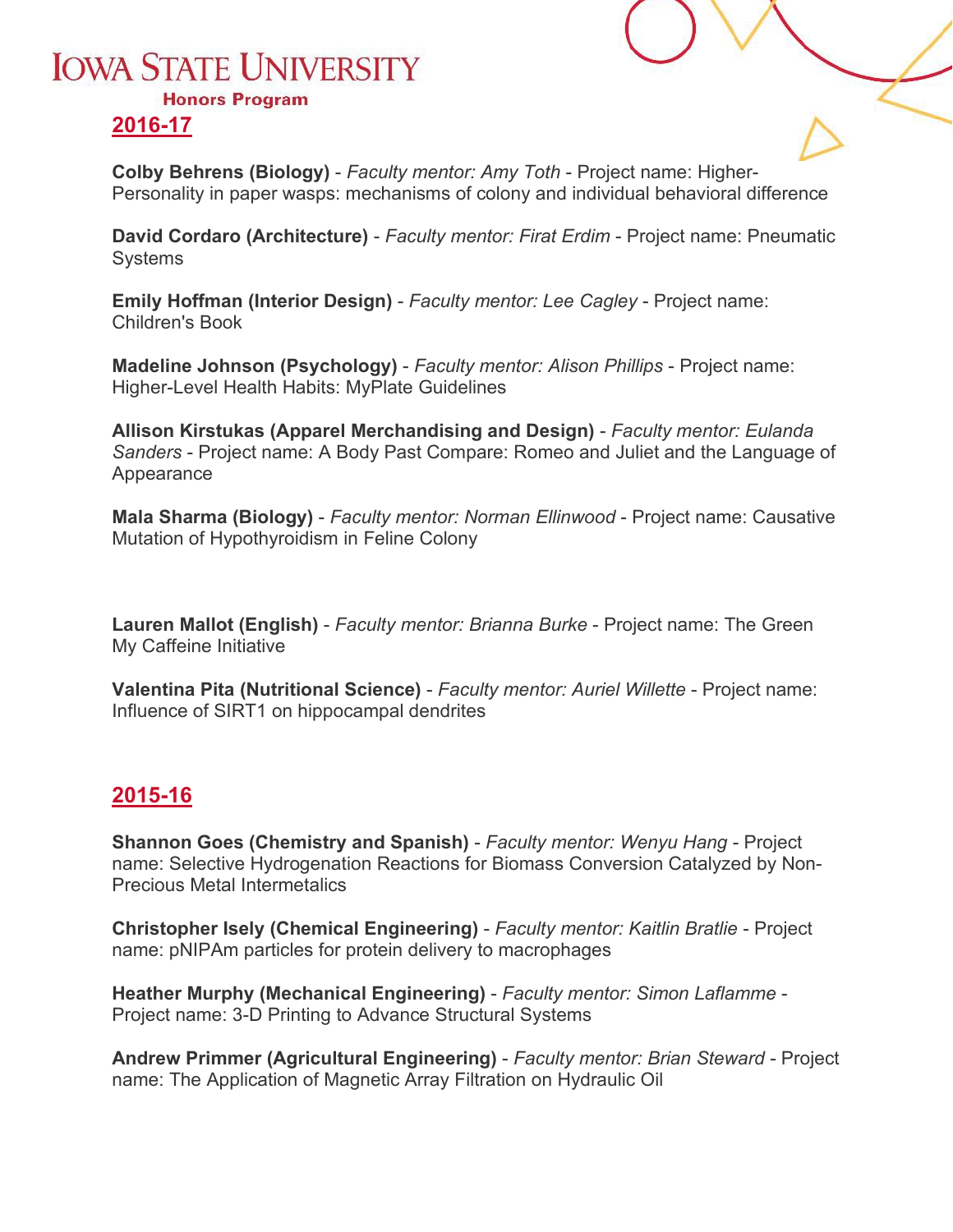#### **Honors Program**

**Courtney Smith (Genetics)** - *Faculty mentor: Jeffrey Trimarchi* - Project name: Using CRISPR/Cas9 to model ALS in zebrafish

**Joe Webb (Nutritional Science)** - *Faculty mentor: Auriel Willette* - Project name: Genes, Insulin Resistance, & Brain Metabolism Influencing Onset of Alzheimer's Disease

### <span id="page-4-0"></span>**2014-15**

**Morgan Bobb (Global Resource Systems and Genetics)** - *Faculty mentor: Donald Sakaguchi* - Project name: Immunohistochemical Analysis of Sciatic Nerve Tissue in a Poly-Lactic Acid Nerve Guidance Conduit

### <span id="page-4-1"></span>**2013-14**

**Morgan Bobb (Global Resource Systems and Genetics)** - *Faculty mentor: Donald Sakaguchi* - Project name: Immunohistochemical Analysis of Sciatic Nerve Tissue in a Poly-Lactic Acid Nerve Guidance Conduit

**Zihui Lin (Animal Science Pre Vet and Companion Animal Management)** - *Faculty mentor: N. Matthew Ellinwood* - Project name: Measures to evaluate Behavior, Learning and Memory in Canines with Mucopolysaccharidosis I and IIIB (MPS)

**Clayton Long (Kinesiology and Health)** - *Faculty mentor: Ann Smiley-Oyen* - Project name: Control of Finger Tapping at Different Rates in Children with Developmental Dyslexia

**David Nai (Chemical Engineering)** - *Faculty mentor: Donald Sakaguchi* - Project name: Examining cell survivability and growth in biodegradable polymer conduits: implications for peripheral nerve regeneration

### <span id="page-4-2"></span>**2012-13**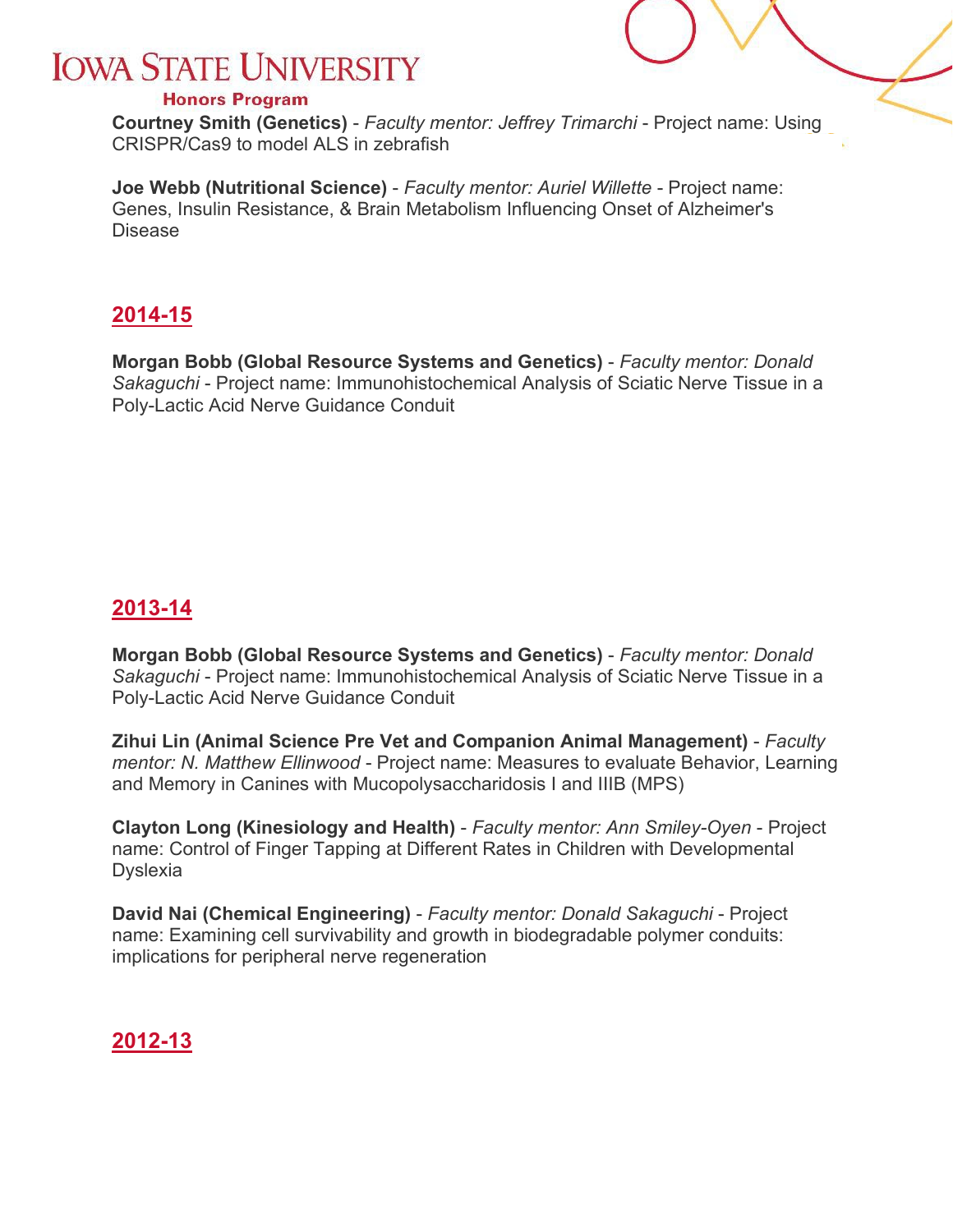#### **Honors Program**

**Pavel Brodskiy (Chemical Engineering and Biology)** - *Faculty mentor: Donald Sakaguchi* - Project name: Effect of transfection of mesenchymal stem cells with neurotrophic factor genes on cellular proliferation, migration, and morphology

**Samantha Stearns (Biology)** - *Faculty mentor: Fred Janzen* - Project name: Ontology of the Plastral Hinge of the Eastern Box Turtle, Terrapene carolina

**Junlie Shannon Tan (Chemistry)** - *Faculty mentor: Javier Vela* - Project name: Investigating Local Polarity Effects on the Water Oxidation Activity of Transition Metal-Porous Oxide Photocatalytic Nanocomposites

**Justin Wang (Architecture)** - *Faculty mentor: Peter Goche* - Project name: Dialectic Assemblies: Occupying an Abandoned Structure in Iowa

<span id="page-5-0"></span>**Brandon Zuck (Animal Science Pre-Veterinary Medicine)** - *Faculty mentor: Stephanie Hansen* - Project name: Investigation of the impact of trace mineral injection at birth on incidence of pinkeye in beef calves

### **2011-12**

**Brandon Alvarado (Graphic Design)** - *Faculty mentor: Roger Baer* - Project name: Papercraft: Reinventing Paper in a Digital World

**Andrea Birkland (Animal Science Pre-Veterinary Medicine)** - *Faculty mentor: Matthew Ellinwood* - Project name: Effective Breeding Size and Population of an MPS IIIB Genetic Line of Schipperke Dogs

**Kristen Peterson (Animal Science)** - *Faculty mentor: Curt Youngs* - Project name: Post-thaw Survival of Jersey Dairy Cattle Embryos Cryopreserved in One of Four Different Permeating Cryoprotectant Agents

**Amanda Thill (Psychology)** - *Faculty mentor: Nathaniel Wade* - Project name: Exploring Internal Barriers to Help-Seeking in Military Personnel

### <span id="page-5-1"></span>**2010-11**

**Jessica Klein (Biology)** - *Faculty mentor: Matthew Ellinwood* - Project name: Sanfilippo Syndrome (MPS IIIB); Brain Pathology in the Canine Model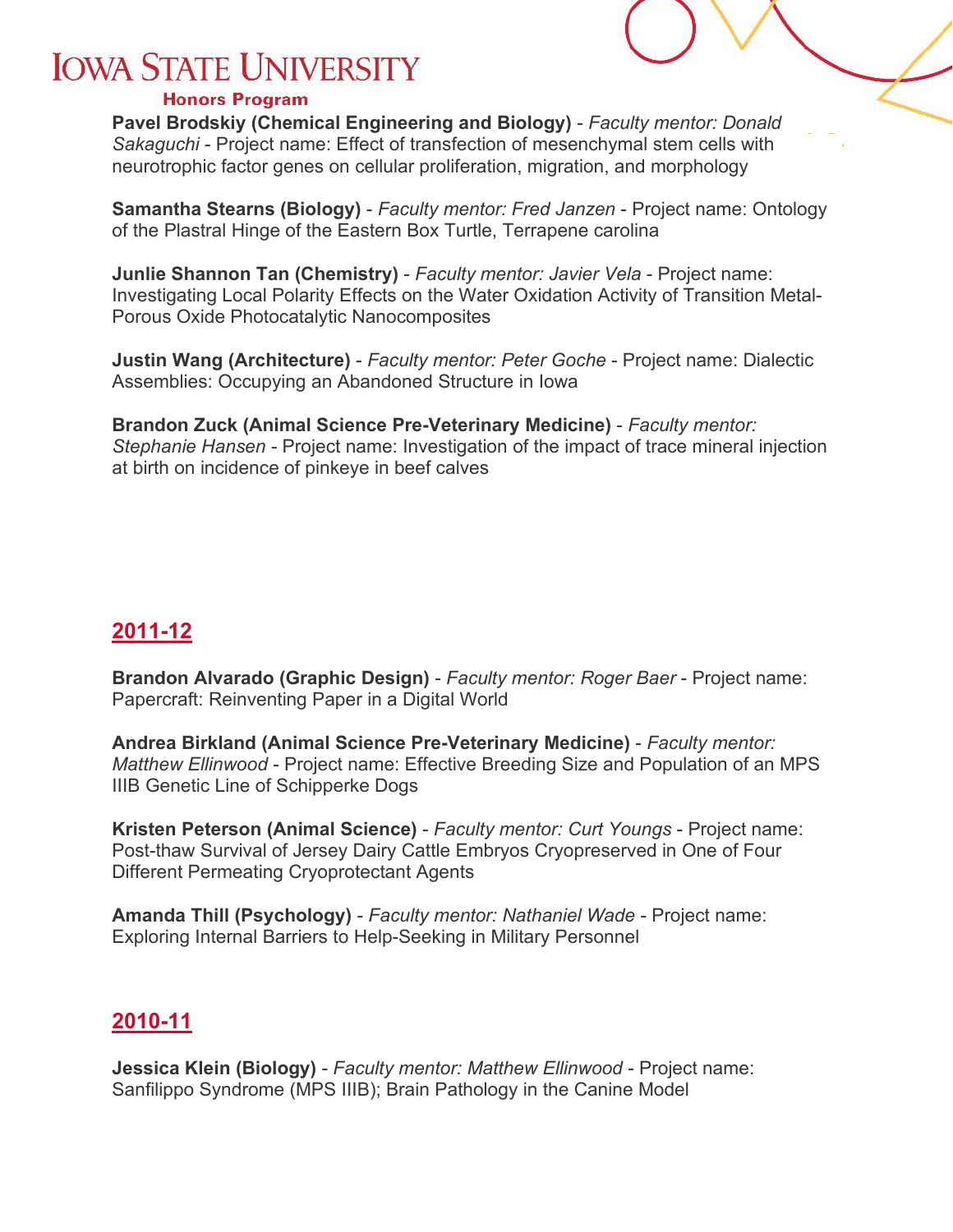#### **Honors Program**

**Nathaniel Looker (Agronomy and Global Resource Systems)** - *Faculty mentor: Dick Schultz* - Project name: Monitoring dry-season transpiration in the ecosystems of a montane watershed in Zacapa, Guatemala

### <span id="page-6-0"></span>**2009-10**

**Brian Moore (Architecture)** - *Faculty mentor: Pete Goche* - Project name: Field Chapel: Constructing a Space for Meditation

**Kimberly Zamora (Graphic Design)** - *Faculty mentor: Cherie Ure* - Project name: Studies in Roman Travel Publication for students abroad

### <span id="page-6-1"></span>**2008-09**

**Kelly Norris (Horticulture)** - *Faculty mentor: Cindy Haynes* - Project name: The Iowa Gardener's Travel Guide

**Teppei Shirakura (Biochemistry, Biophysics, & Molecular Biology)** - *Faculty mentor: Edward Yu* - Project name: Structure-function Relations Associated with the CBS Domains and Protein Tails of the Nucleotide-Binding Proteins of Osmoregulatory ABC Transporter

### <span id="page-6-2"></span>**2007-08**

**Lucas Carlstrom (Animal Science)** - *Faculty mentor: George Brandt* - Project name: Identification of a Novel Genetic Mutation for von Willebrand disease in beagles or basset hounds

**Kathleen Korn (Animal Science)** - *Faculty mentor: Don Beitz* - Project name: Mechanism of Stearoyl-CoA Desaturase Inhibition by Oleic Acid

**Laura Rudolph (Food Science & Human Nutrition)** - *Faculty mentor: Donald Simsonson* - Project name: Reflections on a Senior Recital

**Miko Wilford (Psychology and Political Science)** - *Faculty mentor: Meg Gerrard* - Project name: Absent-Exempt Thinking About Alcohol Poisoning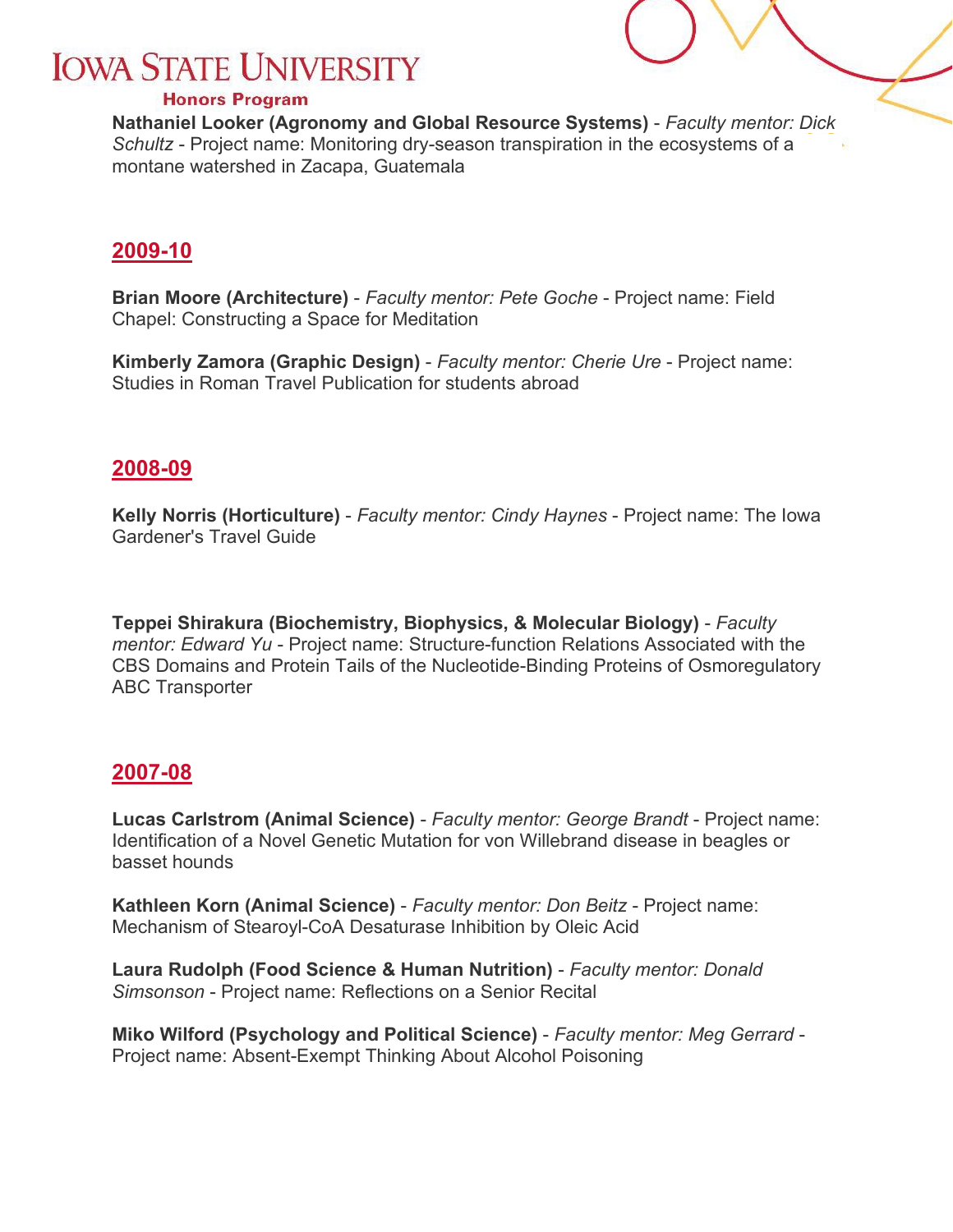#### **Honors Program**

**Lisa Willman (Architecture, Spanish, and Psychology)** - *Faculty mentor: Mikesch Muecke* - Project name: Urban Overflow: The Gentrification of a Prominent Denver Neighborhood

**ChenRu Zheng (Art & Design)** - *Faculty mentor: Lin Wei-Chang* - Project name: Reinventing modern China through the Shadow of Mao, 1966-Present

### <span id="page-7-0"></span>**2006-07**

**Emily Blaedel (Psychology)** - *Faculty mentor: Nathaniel Wade* - Project name: The role of religious affiliation in forgiving behavior

**Cathy Compton (Music Education)** - *Faculty mentor: Gordon Gerrard and Donald Simpson* - Project name: Handel's Operas

**Steven Diesburg (Physics and Environmental Science)** - *Faculty mentor: Say Kee Ong* - Project name: Uganda small scale biogas, energy for a home

**Luke Gran (Natural Resource and Ecology Management)** - *Faculty mentor: Heidi Asbjornsen* - Project name: Assessment of the environmental benefits of reforestations

on severely degraded lands in the Mixteca Alta region of southeastern Mexico using two indicators: infiltration and soil quality

**Caleb Grote (Agricultural Biology)** - *Faculty mentor: Don Beitz* - Project name: Oxyntomodulin, a new step in the understanding of food intake response

**Ryan McNair (Management Information Systems)** - *Faculty mentor: Jim Trenberth* - Project name: BARJCHE 2007: Advanced Lighting Control

**Cilia Maria Ruiz-Paz (Psychology and International Studies)** - *Faculty mentor: Kathleen Hickok* - Project name: Women: Their place in the world

**Erin Schafer (Genetics)** - *Faculty mentor: Marian Kohut* - Project name: Global Transcriptional Analysis of Mycoplasma Hypopneumoniae Following Exposure to Hydrogen Peroxide

<span id="page-7-1"></span>**Katherine Wiegert (Biology)** - *Faculty mentor: Ann Smiley-Oyen* - Project name: Motor Learning, Retention and Transfer in People with Parkinson's Disease

### **2005-06**